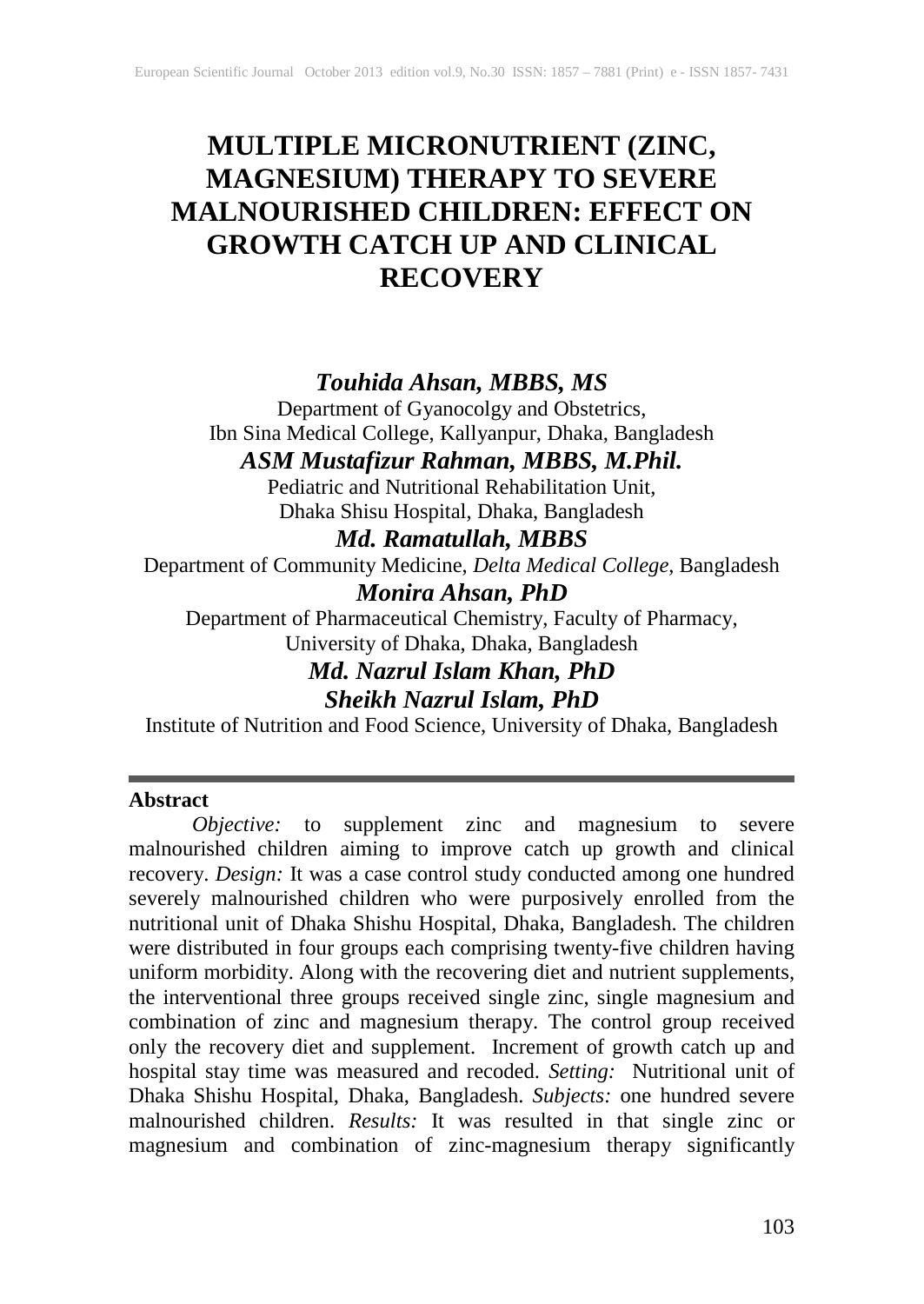(p<0.05) improved the growth catch-up and clinical recovery of the malnourished children. *Conclusions:* Multiple Zn and Mg therapy was found to be more effective than the single Zn or Mg therapy in improving the growth catch-up and clinical recovery of the malnourished children.

**Keywords:** Multiple micronutrient therapy, Zinc, Magnesium, Growth catch-up, Clinical recovery rate

## **Introduction**

Malnutrition continues to be a major public health problem throughout the developing world, particularly in southern Asia and sub-Saharan Africa. The high prevalence of bacterial and parasitic diseases in developing countries contributes greatly to the malnutrition there. Likewise malnutrition increases susceptibility to and severity of infections and is thus a major cause of illness and death from disease. Malnutrition is consequently the most vital risk factor for the disease burden in developing countries. Poverty is the main underlying cause of malnutrition and its determinants (Müller & Krawinkel, 2005). Worldwide, an estimated 925 million people are undernourished, most of whom are living in developing countries (World Hunger and Poverty Facts and Statistics, 2012). Pregnant women, lactating mothers and children are particularly vulnerable to the consequence of malnutrition. Its devastating impact starts in the mother's womb – where the fetus cannot develop properly complicating its physical and mental development. Children under 5 years of age are at the highest risk of malnutrition because of their fast growth and hard time fighting off disease. It is documented that more than 70 percent of malnourished children live in Asia, 26 percent in Africa and 4 percent in Latin America and the Caribbean, half of whom live in India, China and Bangladesh (Unicef statistics, 2005). Malnutrition is by far the largest contributor to child mortality globally, currently present in half of all deaths- 5.5 million of the 11 million child deaths every year (World Hunger and Poverty Facts and Statistics, 2012). These young children are prematurely and needlessly lost. Overcoming malnutrition is a precondition for ensuring rapid and appropriate development.

Malnutrition is referred to as an "invisible" emergency because it is much like an iceberg and its deadly menace lies mostly hidden from view. It is documented that malnutrition is not the outcome of a single nutrient deficiency but a consequence of multiple nutrient deficiencies (Winichagoon, 2008). Protein-energy malnutrition, also referred to as malignant malnutrition (Wapnir, 2000; World Hunger Facts, 2009; El Hassan, 2004) is associated with multiple micronutrient deficiencies (Winichagoon, 2008; World Hunger Facts, 2009; Squali et al, 19978;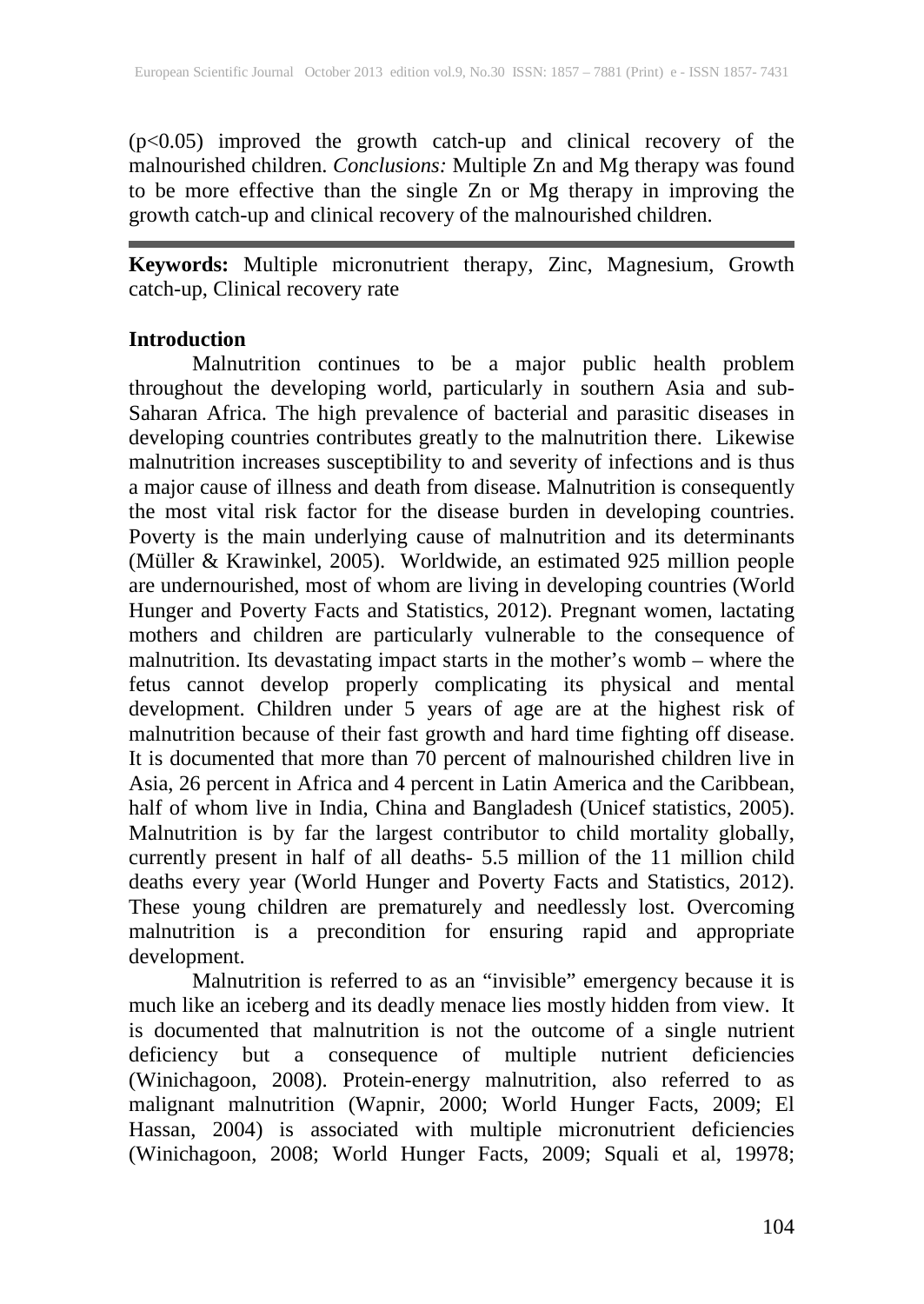Romeyn, 1998). Micronutrients play a vital role in the development of physiological growth, cognitive function and immunity and in the reduction of morbidity and mortality in malnourished children (Doherty et al, 1998; Black & Sazawal, 2001; Black et al, 2004). Deficiency of micronutrients contributes to the etiology of impairment of physiological functions and development including impairment of immunity consequently increasing susceptibility to infections (Elizabeth, 2000).

It is reported that micronutrient deficiencies are widespread among 2 billion people in the developing and developed countries (Wapnir, 2000; Jamil et al, 2008;Tulchinsky, 2010). It is the underlying cause of morbidity and mortality. Zinc is an essential trace element of 'exceptional biologic and public health importance'. It affects growth by stimulating DNA and RNA synthesis and cell division. It is a cofactor of many metalloenzymes that are involved in numerous biochemical processes like skin integrity, tissue growth, bone formation, cognitive development and immunity (Wapnir, 2000; Zemel et al, 2002; Siklar et al, 2003; Nriagu et al, 2007).

Zinc deficiency is a key micronutrient deficiency and is associated with many diseases. It is a likely marker for monitoring the severity of disease and the response to therapy (Karyadi, 2002). Zinc deficiency affects about 2 billion people in the developing world resulting in growth retardation, hypogonadism, immune dysfunction and cognitive impairment (Prasad, 2009). Magnesium is essential for maintaining normal muscle and nerve function, keeping a healthy immune system, maintaining heart rhythm and building strong bones. This element is involved in at least 300 biochemical reactions in the body. Magnesium deficiency is also prevalent in severely malnourished children (Bhan et al, 2003). In protein energy malnutrition, hypomagnesaemia may lead to develop the manifestation of neuromuscular hyperirritability and cardiac complications. As cofactor of many enzymatic reactions, magnesium is indispensable for a large number of metabolic steps including most of those concerned with transfer or utilization of energy, protein synthesis and normal activity of the nervous system (Bhan et al, 2003).

Micronutrient deficiencies remain as a major health concern for children in Bangladesh, where nearly half of the population is children (Jamil et al, 2008). This study has attempted to supplement zinc and magnesium to severe malnourished children aiming to improve catch up growth and clinical recovery.

# **Methods**

It was a prospective case-control study. Single and combined zinc and magnesium therapies were given to severe malnourished children to improve their growth catch-up and clinical recovery.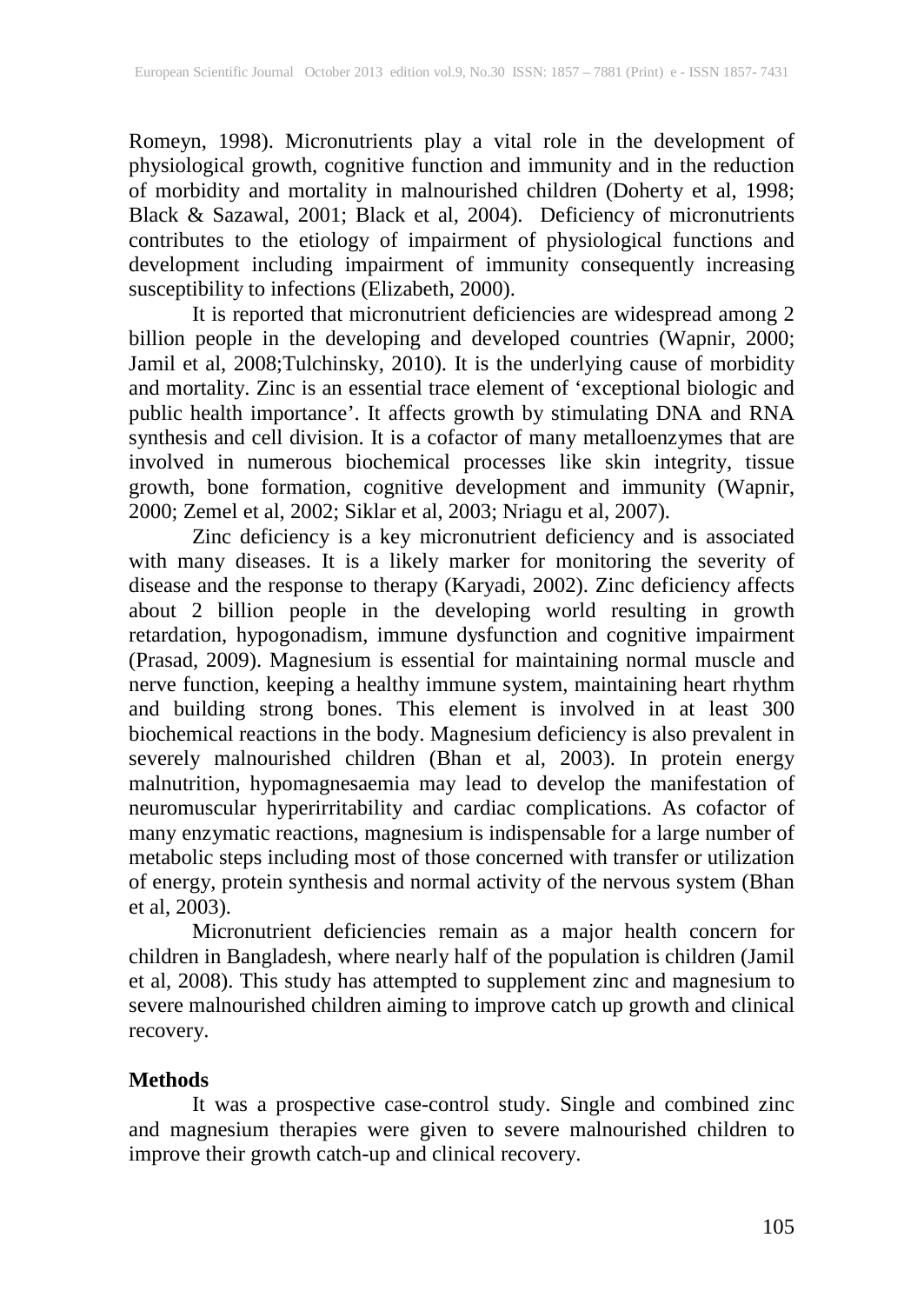*Study Population:* One hundred hospitalized malnourished children of 6-60 months age were enrolled from the nutritional unit of Dhaka Shishu Hospital, Dhaka, Bangladesh. On admission into the hospital, weight, height and mid arm circumference of the children were measured. Their nutritional status was assessed by height for age (s*tunting)*, weight for age *(underweight),* weight for height (*wasting)* and the presence or absence of edema. The children were clinically classified into marasmic, marasmickwashiorkor and kwashiorkor

The degree of malnutrition was diagnosed by resident physician on the basis of clinical signs and anthropometric data. The children were enrolled purposively on the basis of certain defined exclusion criteria. Inclusion criteria were 6-60 months age of both sex, nutritional status comprising <70% weight for height of NCHS mean (Waterloo classification), <60% weight for age of NCHS mean (Gomez classification) and presence or absence of edema. Exclusion criteria were receipt of any micronutrient therapy before and after admission into the hospital, renal failure, edema due to other disease like congestive cardiac failure, nephrotic syndrome, liver cirrhosis and congenital anomalies, unconscious and meningitis. In order to conduct the study, ethical permission was obtained from the Ethical Board of Dhaka Shishu Hospital.

*Interventional subject and control:* One hundred severe malnourished children were distributed in four groups each comprising twenty-five children having uniform morbidity. All of the enrolled children were receiving recovery diet (according to nutritional dietary protocol followed in the nutritional rehabilitation unit of the hospital) and supplements of multivitamins, potassium chloride and high potency vitamin-A capsules (100000-200000 I.U) as recommended by World Health Organisation (Ashworth et al, 2003). The interventional groups received zinc or magnesium or combination of zinc and magnesium along with the recovery diet and supplement. The control group received only the recovery diet and supplement.

#### *Interventional dose design, dose content and dose schedule Study group Intervention given*

|           | Supplementation subject                         |
|-----------|-------------------------------------------------|
| Group I   | $Zinc+Multivitamins+vitamin A+KCl$              |
| Group II  | $Magnesium + Multivitamins + vitamin A + KCl$   |
| Group III | $Zinc+Magnesium+(Multi-vitamins+vitamin A+KC1)$ |
|           | Control subject                                 |
| Group-IV  | Multi-vitamins+vitamin $A+KCI$                  |
|           |                                                 |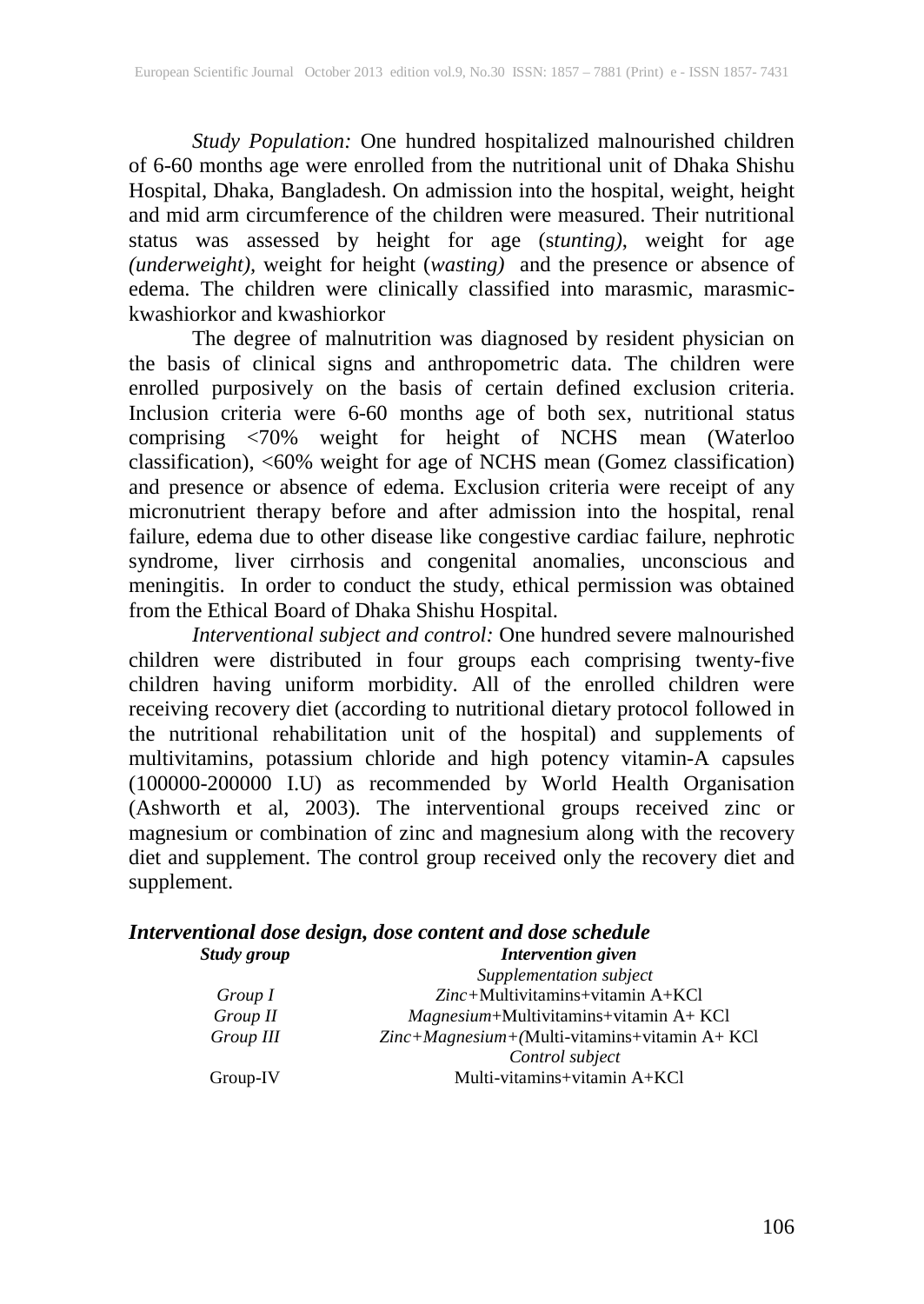|              | Dose design*         | Dose content                                                         |
|--------------|----------------------|----------------------------------------------------------------------|
| Zinc         | oral elemental zinc  | 2-3mg/kg/day for 30days                                              |
| Magnesium    | Injection $MgSO4$    | 0.3mmolMg/kg/day for 7days                                           |
| Multivitamin | $>1$ year age        | Iml twice daily for 30 days                                          |
|              | $\langle$ 1 year age | 0.5ml twice daily for 30days                                         |
| Vitamin A    | $>1$ year age        | 200000 IU on day 1, 2 and 15                                         |
| Potassium    | syrup $K-20$         | 4mmol/kg thrice daily for 15days                                     |
|              |                      | *The dose was designed as recommended by WHO (Ashworth et al, 2003). |

*Measurement of anthropometry and diagnosis of morbidity:* Body weight of the children was taken to the nearest 100g on 25kg Salter spring scales (Salter Weigh-Tronis Model 235 PBW, UK). The child was held in a specially designed "bag" to measure the weight. Since the measurement of standing height for children under two years of age is not possible, a recumbent length (crown-heel length) was measured. The length of the child was read to the nearest 0.1cm. For children 2 years and above, a vertical height scale was used. The measuring scale was 175cm high and measured to an accuracy of 0.1cm. Mid arm circumference (MAC) was measured using a specialized tape designed for the purpose. Morbidity among the children was diagnosed by clinical signs and symptoms by a pediatric consultant (one of the author: ASM Mustafizur Rahman), and partly by laboratory investigation. The interventional therapy was carried out under direct care of the consultant.

*Statistical analysis:* The SPSS software package (12.5 version; SPSS, Inc., Chicago, USA) was used for statistical analysis. Data were presented as mean±SD. Comparison of growth catch up and clinical recover between and within groups were performed by student's *t* test and analysis of variance.

### **Results**

The malnourished children were categorized into non-edematous (marasmas) and edematous (marasmic-kwashiorkor and kwashiorkor) (table 1). The majority of children were in age group of <12-24 months. By sex, children in both of non-edematous and edematous group were predominantly male.

The mean z-score for indices- height for age (s*tunting)*, weight for age *(underweight),* and weight for height (*wasting)* of the non-edematous children (n=54) were  $-3.8\pm1.6$ ,  $-4.7\pm0.7$  and  $-3.1\pm1.1$  respectively, while for the edematous (n=46) these scores were  $-3.4 \pm 1.4$ ,  $-3.7 \pm 1.3$  and  $-1.9 \pm 1.4$ respectively (table 2). The z-scores for weight for age *(underweight)* and weight for height (*wasting)* were significantly (p=0.00) lower in edematous children than those in the non-edematous ones.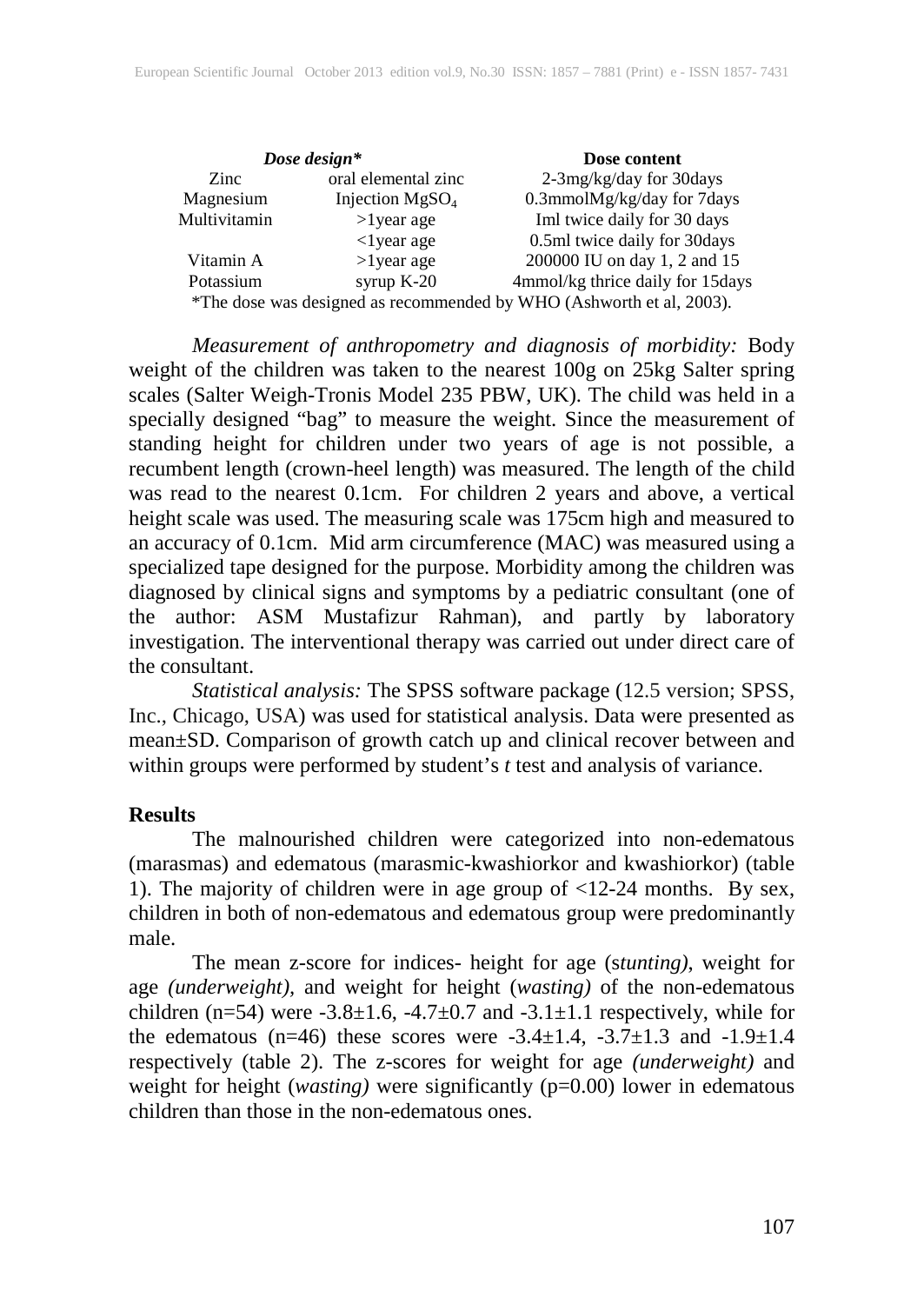| by age and sex   |                      |             |  |  |  |  |  |
|------------------|----------------------|-------------|--|--|--|--|--|
| $Marasmas(n=54)$ | Marasmic-kwashiorkor | Kwashiorkor |  |  |  |  |  |
| $\%$ (n)         | $(n=28)$             | $(n=18)$    |  |  |  |  |  |
|                  | $\%$ (n)             | $\%$ (n)    |  |  |  |  |  |
|                  |                      |             |  |  |  |  |  |
| 38.9 (21)        | 35.7(10)             | 50.0(9)     |  |  |  |  |  |
| 44.4 (24)        | 35.7(10)             | 50.0(9)     |  |  |  |  |  |
| 3.7(2)           | 14.3(4)              | 0.0(0)      |  |  |  |  |  |
| 13.0(7)          | 14.3(4)              | 0.0(0)      |  |  |  |  |  |
|                  |                      |             |  |  |  |  |  |
| 51.9 (28)        | 53.6(15)             | 61.1(11)    |  |  |  |  |  |
| 48.1 (26)        | 46.4 (13)            | 38.9(7)     |  |  |  |  |  |
|                  |                      |             |  |  |  |  |  |

| <b>Table 1:</b> Distribution of malnutrition by marasmas, marasmic-kwashiorkor and kwashiorkor |                |  |
|------------------------------------------------------------------------------------------------|----------------|--|
|                                                                                                | by age and sex |  |

|               |               | <b>Table 2:</b> Anthropometric indices of malnourished children expressed in mean $\pm$ SD |              |
|---------------|---------------|--------------------------------------------------------------------------------------------|--------------|
| Anthropometry | Non-edematous | Edematous $(n=46)$                                                                         | Significance |

| Allull opolitett y         | TVOIT-CUCHIALOUS<br>$(n=54)$ | $LucHauuauu$   | $\mathcal{L}$ gillin Calluc |
|----------------------------|------------------------------|----------------|-----------------------------|
| Z-scores<br>Height for age | $-3.8 \pm 1.6$               | $-3.4 \pm 1.4$ | $p=0.19$                    |
| Weight for age             | $-4.7 \pm 0.7$               | $-3.7 \pm 1.3$ | $p = 0.00$                  |
| Weight for height          | $-3.1 \pm 1.1$               | $-1.9 \pm 1.4$ | $p=0.00$                    |

Significance: p<0.05

Compare mean: Independent-t-test

In term of morbidity episodes, single morbidity was prevalent in the non-edematous children, while multiple sufferings were predominant in the edematous children (table 3). It was observed that 20.4%, 29.6% and 27.8% of non-edematous children were suffering from pneumonia, diarrhea, and pneumonia plus diarrhea respectively, while only 4.3% edematous children were suffering from diarrhea. It was seen that suffering from multiple morbidities were greatly high (23.9% to 43.5%) in edematous children than those in the non-edematous children (only 3.7% to 9.3 %).

|                           | <b>Table 5:</b> MOTORITY pattern of severe maniourished emitted |                    |  |  |  |  |  |
|---------------------------|-----------------------------------------------------------------|--------------------|--|--|--|--|--|
| Morbidity                 | Non-edematous $(n=54)$                                          | Edematous $(n=46)$ |  |  |  |  |  |
|                           | $\frac{9}{6}$ (n)                                               | $\frac{9}{6}$ (n)  |  |  |  |  |  |
| Pneumonia                 | 20.4(11)                                                        | 0.0(0)             |  |  |  |  |  |
| Diarrhea                  | 29.6(16)                                                        | 4.3(2)             |  |  |  |  |  |
| Pneumonia + Diarrhea      | 27.8(15)                                                        | 0.0(0)             |  |  |  |  |  |
| Diarrhoea $+$ others      | 7.4(4)                                                          | 28.3(13)           |  |  |  |  |  |
| Pneumonia $+$ others      | 9.3(5)                                                          | 23.9(11)           |  |  |  |  |  |
| Pneumonia+Diarrhea+others | 3.7(2)                                                          | 43.5(20)           |  |  |  |  |  |
| Others diseases           | 1.9(1)                                                          | 0.0(0)             |  |  |  |  |  |

**Table 3:** Morbidity pattern of severe malnourished children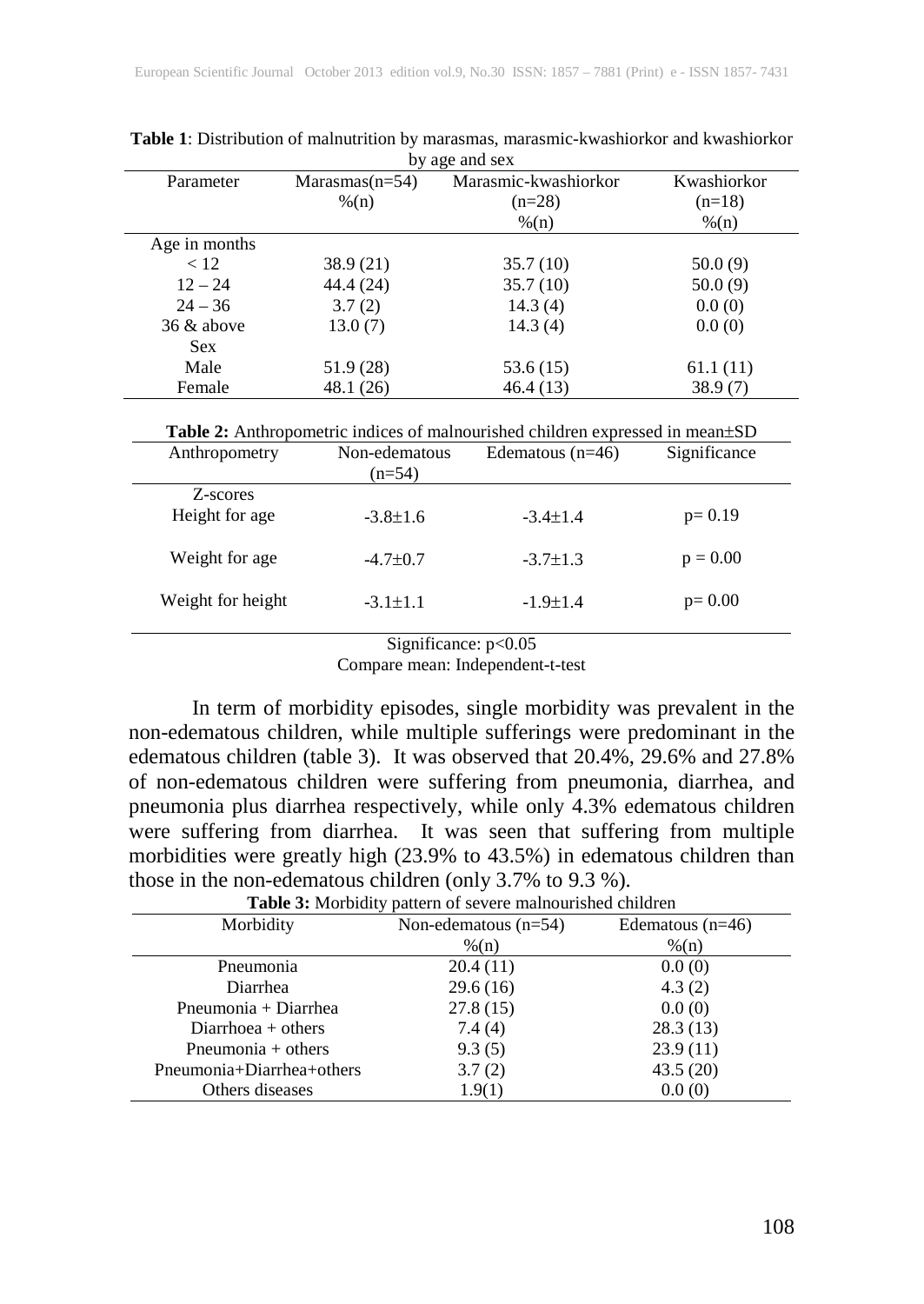| <b>Table 4:</b> Morbidity pattern of severe mainourished children by interventional groups |                 |         |         |            |  |  |  |
|--------------------------------------------------------------------------------------------|-----------------|---------|---------|------------|--|--|--|
| Morbidity                                                                                  | Groups $\%$ (n) |         |         |            |  |  |  |
|                                                                                            | Zn              | Mg      | $Zn+Mg$ | No $Zn+Mg$ |  |  |  |
| Pneumonia                                                                                  | 0.0(0)          | 12.0(3) | 12.0(3) | 20.0(5)    |  |  |  |
| Diarrhea                                                                                   | 16.0(4)         | 12.0(3) | 16.0(4) | 28.0(7)    |  |  |  |
| Pneumonia + Diarrhea                                                                       | 16.0(4)         | 16.0(4) | 24.0(6) | 4.0(1)     |  |  |  |
| Diarrhoea $+$ others                                                                       | 32.0(8)         | 8.0(2)  | 16.0(4) | 12.0(3)    |  |  |  |
| Pneumonia $+$ others                                                                       | 20.0(5)         | 16.0(4) | 16.0(4) | 12.0(3)    |  |  |  |
| Pneumonia+Diarrhea+other                                                                   | 16.0(4)         | 36.0(9) | 16.0(4) | 20.0(5)    |  |  |  |
| Others                                                                                     | 0.0(0)          | 0.0(0)  | 0.0(0)  | 4.0(1)     |  |  |  |
|                                                                                            |                 |         |         |            |  |  |  |

Morbidity was uniformly distributed among the interventional and control groups (table 4). **Table 4:** Morbidity pattern of severe malnourished children by interventional groups

The effect of single and multiple micronutrient interventions on growth and clinical recovery are described in table 5 and 6. The growth catch-up was expressed in terms of increment of weight, height and mid arm circumference. The clinical recovery rate was expressed in term of hospital stay time. Significance of difference in growth catch-up between different interventional groups was tested by paired t-test, and that among edematous and non-edematous children was analyzed by one-way analysis of variance. Except for few cases, single zinc, single magnesium and combination of zinc-magnesium therapy improved growth catch-up significantly  $(p<0.05)$  in the malnourished children. The highest growth catch-up in term of increment of weight, height and MAC was obtained with zinc-magnesium therapy. The next increment was with zinc followed by magnesium therapy. It was further noted that the marasmic children had shown the highest growth increment, which was followed by marasmic-kwashiorkor and kwashiorkor children. Compared to the control group, zinc-magnesium therapy has had the highest (p<0.001) increment of weight, height and MAC value in the marasmic children followed by in the marasmic-kwashiorkor and the kwashiorkor children.

One-way analysis of variance showed that except the height gain by magnesium therapy  $(F(2,21)=0.73, P=0.49)$ , there had a strong effect (p=0.001) of single and multiple micronutrient therapy on weight and height gain among interventional edematous and non-edematous children and between the interventional and control children ((table 5).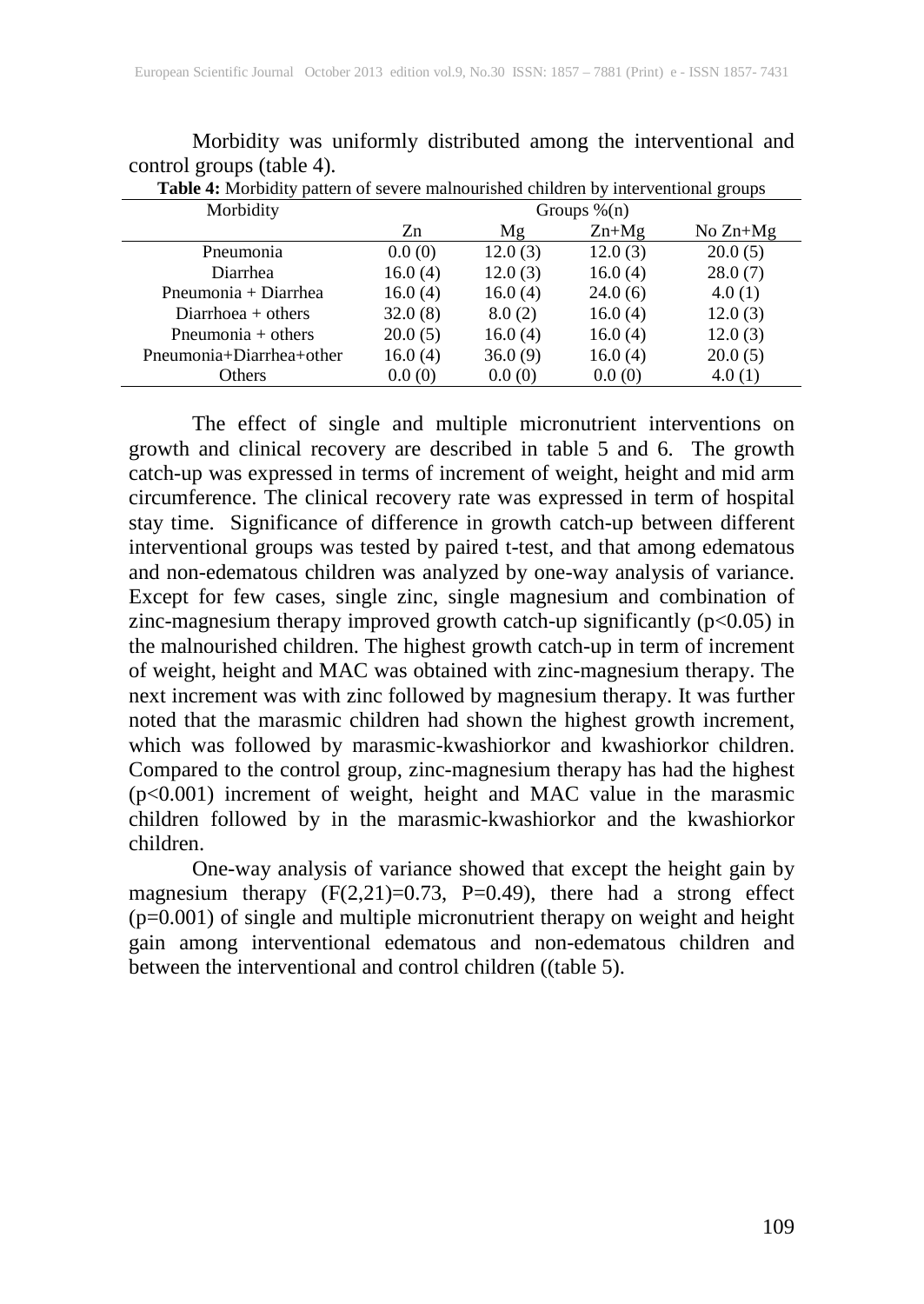| Malnutrition            |   |          | Zinc therapy <sup>a</sup> |           |                      |          | Magnesium |                |              |                           | $Zn$ -Mg therapy <sup>c</sup> |           |              |                           | No Zn-Mg  |           |
|-------------------------|---|----------|---------------------------|-----------|----------------------|----------|-----------|----------------|--------------|---------------------------|-------------------------------|-----------|--------------|---------------------------|-----------|-----------|
|                         |   |          |                           |           | therapy <sup>b</sup> |          |           |                |              |                           | (control) <sup>a</sup>        |           |              |                           |           |           |
|                         | n | We       | Hei                       | M         | n                    | We       | Hei       | M              | n            | We                        | Hei                           | M         | n            | We                        | Hei       | M         |
|                         | O | igh      | ght                       | AC        | $\Omega$             | igh      | ght       | AC             | $\mathbf{O}$ | igh                       | ght                           | AC        | $\mathbf{O}$ | igh                       | ght       | AC        |
|                         |   |          | y                         | z         |                      |          | y         | z              |              | $\mathbf{A}^{\mathbf{X}}$ | у                             | z         |              | $\mathbf{A}^{\mathbf{X}}$ | у         | z         |
| Marasmas                | 1 | 130      | 1.1                       | 1.0       | 1                    | 107      | 0.7       | 0.6            | 1            | 152                       | 1.3                           | 1.2       |              | 891                       | 0.6       | 0.5       |
|                         | 3 | 5.0      | 1                         | 6         | 1                    | 1.0      | 1         | 3              | 5            | 8.0                       | 1                             | 5         | 4            | .0                        | 5         | 4         |
|                         |   | $\pm 3$  | $\pm 0.$                  | $\pm 0$ . |                      | ±6       | $\pm 0.$  | $\pm 0$ .      |              | $\pm 1$                   | $\pm 0.$                      | $\pm 0$ . |              | $\pm 5$                   | $\pm 0.$  | $\pm 0$ . |
|                         |   | 11.      | 10                        | 12        |                      | 4.0      | 05        | 13             |              | 90.                       | 10                            | 12        |              | 6.0                       | 10        | 17        |
|                         |   | $\Omega$ |                           |           |                      |          |           |                |              | $\Omega$                  |                               |           |              |                           |           |           |
| <sup>2</sup> Marasmic-  | 7 | 584      | 0.9                       | 0.7       | 9                    | 422      | 0.6       | 0.6            | 5            | 734                       | 1.0                           | 0.9       | 6            | 387                       | 0.5       | 0.5       |
| Kwarshiork              |   | .0       | $\Omega$                  | 3         |                      | .0       | 9         | $\overline{c}$ |              | .0                        | $\mathbf{0}$                  | 6         |              | .00                       | 7         | 2         |
| <b>or</b>               |   | $\pm 8$  | $\pm 0.$                  | $\pm 0$ . |                      | $\pm 1$  | $\pm 0.$  | $\pm 0$ .      |              | $\pm 3$                   | $\pm 0.$                      | $\pm 0$ . |              | ±5                        | $\pm 0$ . | $\pm 0$ . |
|                         |   | 5.0      | 13                        | 11        |                      | 30.      | 12        | 10             |              | 19.                       | 10                            | 11        |              | 8.0                       | 10        | 07        |
|                         |   |          |                           |           |                      | $\theta$ |           |                |              | $\theta$                  |                               |           |              |                           |           |           |
| <sup>3</sup> Kwarshiork | 5 | 619      | 0.9                       | 078       | 4                    | 489      | 0.7       | 0.5            | 4            | 750                       | 1.0                           | 0.8       | 5            | 439                       | 0.6       | 0.5       |
| <b>or</b>               |   | .00      | 4                         | $\pm 0$ . |                      | .00      | 5         | 5              |              | .00                       | 5                             | 3         |              | .00                       | $\theta$  | 4         |
|                         |   | ±6       | $\pm 0.$                  | 16        |                      | $\pm 3$  | $\pm 0$ . | $\pm 0$ .      |              | $\pm 9$ .                 | $\pm 0.$                      | $\pm 0$ . |              | $\pm 1$                   | $\pm 0$ . | $\pm 0$ . |
|                         |   | 7.0      | 09                        |           |                      | 4.0      | 06        | 06             |              | $\theta$                  | 10                            | 32        |              | 3.0                       | 10        | 07        |

**Table 5**: Effect of micronutrient therapy on growth in term of gain in Weight (gm), Height (cm) and MAC (cm)\*

# \* expressed by mean±sd

| $1^{abs}$ : t=-2.44,          | $^{1acx}$ : t=-2.35,             | $^{1\text{adx}}$ : t= -4.90,       | $^{1bcx}$ : t= -7.63,       | $^{1bdx}$ : t= -7.55,        | $1cdx$ : t=-12.06,            |
|-------------------------------|----------------------------------|------------------------------------|-----------------------------|------------------------------|-------------------------------|
| $p=0.023;$                    | $p=0.028;$                       | $p=0.001;$                         | $p=0.001;$                  | $p=0.001;$                   | $p=0.001$                     |
| $\frac{1}{2}$ iaby: t=-12.27, | $^{1acy}$ : t=-5.27,             | $^{1\text{ad}\hat{y}}$ : t= -8.96, | $^{1bcy}$ : t= -7.63,       | $^{1bdy}$ : t= -1.74,        | $1^{1}$ cdy: t=-17.22,        |
| $p=0.001;$                    | $p=0.001;$                       | $p=0.001;$                         | $p=0.001;$                  | p=0.096;                     | $p=0.001$                     |
| $\frac{1abz}{1}$ : t=-8.15,   | $\frac{1}{\text{acz}}$ : t=-4.0, | $^{1adz}$ : t= -8.96,              | $\frac{1}{1}$ t= -          | $^{1bdz}$ : t= -1.35,        | $1cd\overline{z}$ : t=-12.92, |
| $p=0.001;$                    | $p=0.001$ ;                      | $p=0.001;$                         | $12.13$ , $p=0.001$ ;       | $p=0.191;$                   | $p=0.001$                     |
| $^{2aby}: t=-2.8,$            | $2acx$ : t=-1.21,                | $^{2ads}$ : t= -4.76,              | $2^{bcx}$ : t= -2.63,       | $^{2bdx}$ : t= -0.62,        | $2cdx$ : t=-2.64,             |
| $p=0.013$ ;                   | $p=0.254$ ;                      | $p=0.001;$                         | $p=0.022;$                  | $p=0.544;$                   | $p=0.027$                     |
| $^{2a\bar{b}y}$ : t=-3.43,    | $2acy: t=1.44,$                  | $^{2\text{ady}}$ : t=-5.08,        | $^{2bcy}$ : t= -5.00,       | $^{2bdy}$ : t= -2.08,        | $^{2cdy}$ : t=-7.03,          |
| $p=0.004;$                    | $p=0.180;$                       | $p=0.001;$                         | $p=0.001;$                  | $p=0.058;$                   | $p=0.001$                     |
| $^{2abz}$ : t=-2.04,          | $2acc$ : t=-3.52,                | $^{2adz}$ : t=-3.94,               | $^{2bc\bar{z}}$ : t= -5.87, | $^{2bdz}$ : t= -2.24,        | $^{2cdz}$ : t=-7.75,          |
| $p=0.061;$                    | $p=0.006$ ;                      | $p=0.002;$                         | $p=0.001;$                  | $p=0.043;$                   | $p=0.001$                     |
| $3aby: t=-2.8,$               | $3acx$ : t=-1.21,                | $3^{3}$ adx; t= -4.76,             | $3bcx$ : t= -2.63,          | $3bdx$ : t= -0.62,           | $3cdx$ : t=-2.64,             |
| $p=0.013;$                    | $p=0.254;$                       | $p=0.001;$                         | $p=0.022;$                  | $p=0.544;$                   | $p=0.027$                     |
| $3a\bar{b}y$ : t=-3.48,       | $3acy: t=-2.49$ ,                | $3\text{ady}: t = -5.67,$          | $3b\bar{c}y$ : t= -5.2,     | $^{3\text{bdy}}$ : t= -2.65, | $3cdy$ : t=-5.67,             |
| $p=0.010;$                    | $p=0.042$ ;                      | $p=0.001;$                         | $p=0.002$ ;                 | $p=0.033;$                   | $p=0.001$                     |
| $3a\bar{b}z$ : t=-2.64,       | $3$ acz: t=-0.28,                | $3\tilde{a}dz$ : t=-2.4,           | $3\text{bc}z$ : t= -1.69,   | $^{3bdz}$ : t= -0.12,        | $3cd\overline{z}$ : t=-1.78,  |
| $p=0.033;$                    | $p=0.791;$                       | $p=0.043$ ;                        | $p=0.142;$                  | $p=0.905;$                   | $p=0.119$                     |

|                                            | Significance: $p < 0.05$ )                                |                                  |
|--------------------------------------------|-----------------------------------------------------------|----------------------------------|
|                                            | Legend: Paired t-test                                     |                                  |
| $\mathrm{ax123F(2,22)} = 28.04, P = 0.00;$ | <sup>ay123</sup> F(2,22)=10.60, P=0.00;                   | $bx123F(2,21)=138.29$ ,          |
|                                            | P=0.00; $\frac{by123}{P(2,21)}=0.73$ , P=0.49             |                                  |
| $\mathrm{ex}^{123}F(2,21)=38.99, P=0.00;$  | $\mathrm{^{cy123}F(2,21)=22.05}$ , P=0.00;                | $\mathrm{d}x123}F(2,22)=270.90,$ |
|                                            | P=0.00; $\frac{dy123F(2,22)=1.53}{P=0.24}$                |                                  |
|                                            | Legend: Compara means: One-way ANOVA (Descriptive, ANOVA) |                                  |

L*egend: Compara means: One-way ANOVA (Descriptive, ANOVA).*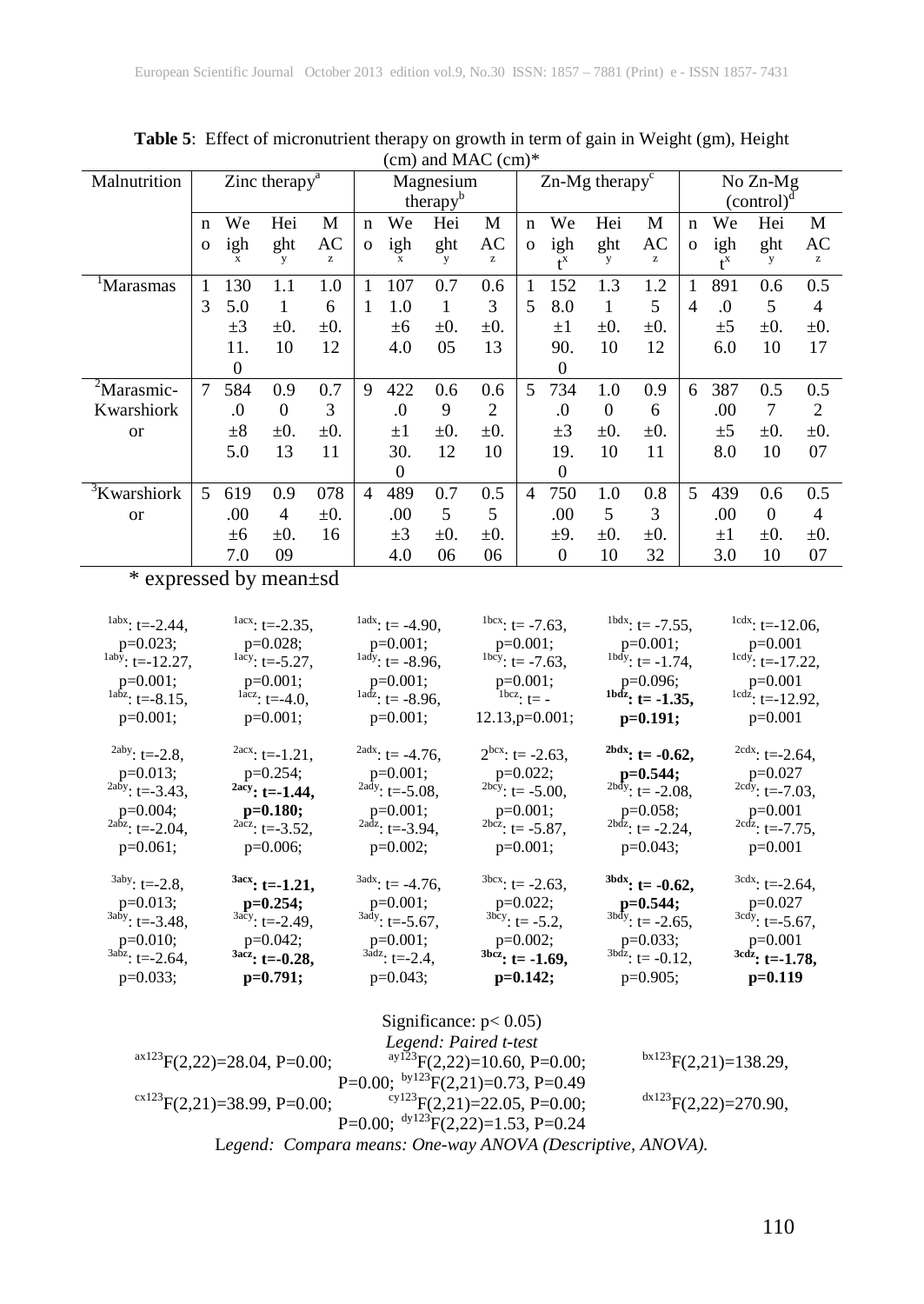Period of hospital stay was used as the indicator for clinical recovery rate by the micronutrient therapy. It was seen that except for magnesium therapy in marasmic children ( $p=0.282$ ), there was a significant ( $p<0.05$ ) clinical recovery within interventional groups and within interventional and control group in both edematous and non-edematous children (table 6). **Table 6:** Effect of micronutrient therapy on clinical recovery in term of hospital stay in day

| Malnutrition                        | $Zinc-$                 | $Ma$ - therapy <sup>b</sup>       | $Zn-Mg$ -therapy <sup>c</sup> | No $Zn-Mg^d$                              |  |  |
|-------------------------------------|-------------------------|-----------------------------------|-------------------------------|-------------------------------------------|--|--|
|                                     | therapy <sup>a</sup>    |                                   |                               |                                           |  |  |
| Non-edematous                       | $12.00 \pm 2.25$        | $16.00 \pm 3.10$                  | $9.00 \pm 1.64$               | $17.00 \pm 2.25$                          |  |  |
| $(Marasmas)^{1}$                    |                         |                                   |                               |                                           |  |  |
| Edematous                           | $16.00 \pm 2.90$        | $19.00 \pm 2.40$                  | $12.00 \pm 2.50$              | $20.00 \pm 1.50$                          |  |  |
| (Kwarshiorkor&                      |                         |                                   |                               |                                           |  |  |
| Marasmic-Kwarshiorkor) <sup>2</sup> |                         |                                   |                               |                                           |  |  |
|                                     | Significance:           | P < 0.05                          |                               |                                           |  |  |
| $\frac{1ab}{1}$ : t=3.36, p=0.003   |                         | $\frac{1}{2}$ ac: t=4.25, p=0.001 |                               | $\frac{1 \text{ad}}{2}$ : t=5.84, p=0.001 |  |  |
| <sup>1bc</sup> : t=7.04, p=0.001    |                         | $1^{1bd}$ : t=1.10, p=0.282       | $lcd$ : t=11.40, p=0.001      |                                           |  |  |
| <sup>2ab</sup> : t=2.62, p=0.015    | $2ac$ : t=2.87, p=0.009 | $^{2ad}$ : t=4.73, p=0.001        |                               |                                           |  |  |
| <sup>2bc</sup> : t=5.96, p=0.001    |                         | $^{2bd}$ : t=2.18, p=0.040        | $2cd$ : t=8.94, p=0.001       |                                           |  |  |
| Legend: paired t-test               |                         |                                   |                               |                                           |  |  |

#### **Discussion**

Micronutrient malnutrition is a prevalent public health problem in the world. It is rapidly increasing among socio-economically deprived people of the developing countries like Bangladesh. Micronutrients stimulate growth, cognitive function and immunity, all of which impairs are impaired by micronutrient deficiency (Rodriguez-Soriano, 1990; Singla et al, 1998; Black et al, 2004)**.** Supplementation of micronutrients has been reported to pick up growth, improve cognitive function, develop immunity and consequently reduce morbidity in the malnourished children (Black et al, 2004; Doherty et al, 2002; 1998; Lira et al, 1998; Sazawal et al, 1998). Most of these findings have been reported for single micronutrient intervention. It is documented that malnutrition is the outcome of multiple nutrient deficiencies (Bachou, 2001; Bhan et al, 2003), therefore, malnutrition currently refers to multiple micronutrients malnutrition. Hence in order to overcome malnutrition, multiple micronutrients therapy should be initiated. Research on multiple micronutrient therapy, even it steps up growth or cognitive function or immunity, is still limited. Only few reports have recently been documented with multiple micronutrient supplementations (Black et al, 2004; Bachou, 2001; Hurrel, 2001). This study has attempted to supplement single zinc, single magnesium and combination of zinc and magnesium to the severe malnourished children aiming to improve their growth catch up and clinical recovery rate.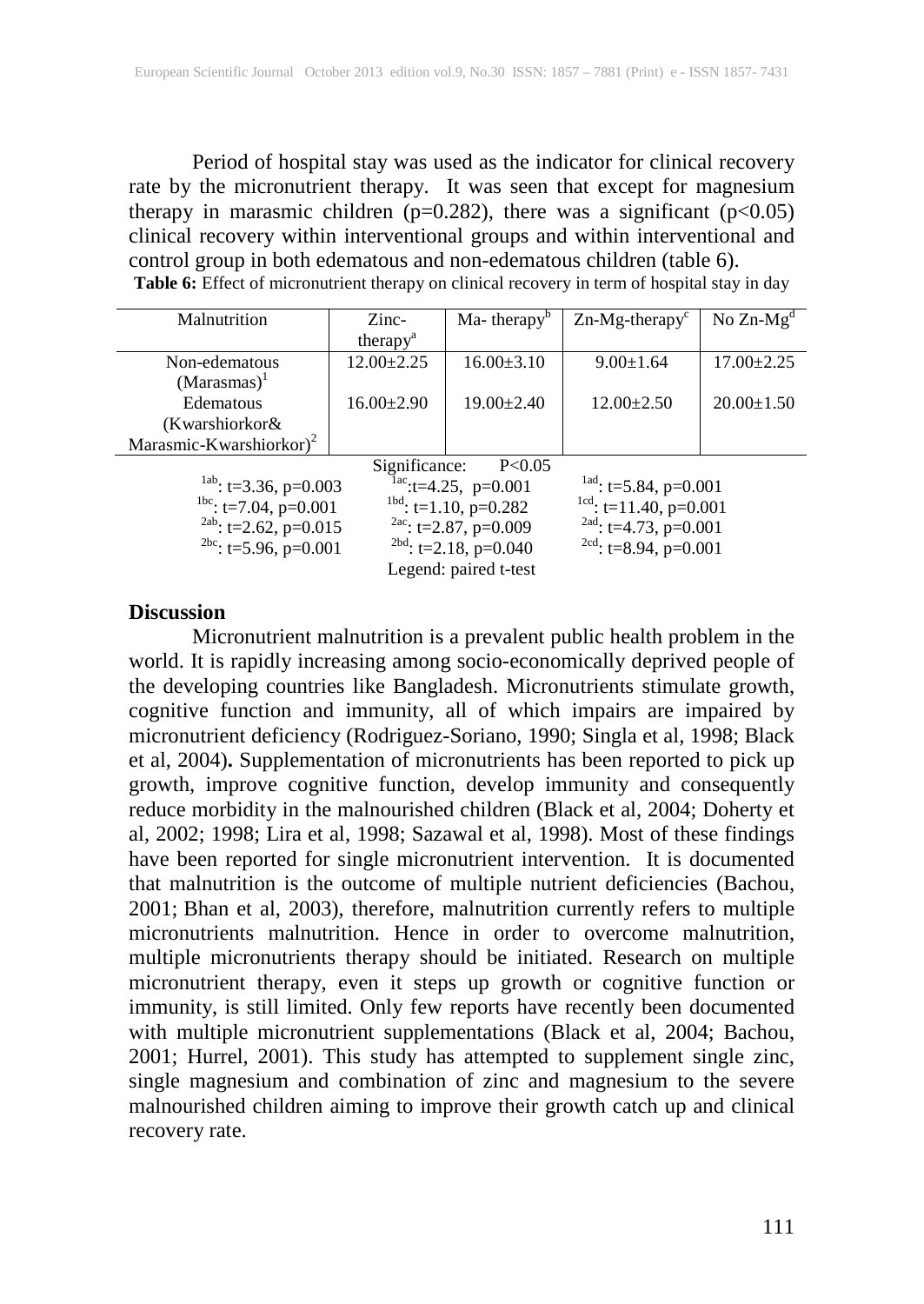It was observed that the malnourished children were suffering from typical multiple morbidities, which were predominantly high in the edematous children. Micronutrient therapy either single or multiple significantly improved the catch-up growth amongst the interventional malnourished children. The growth increment was highest with the combination therapy of zinc and magnesium ant it was followed by single zinc and single magnesium. This outcome is consistent with other reports (Lira et al, 1998; Zemel et al, 2002) and it is because of potential role of Zn and Mg in growth regulation (Nriagu, 2007; Altura & Altura, 1996). Further it is documented that Zn and Mg deficiency are associated with infections including diarrhea, pneumonia and others (Nriagu, 2007; Sunguya et al, 2006; Sazawal et al, 1998; Caddell, 1969; Nichols et al, 1978). Present study showed that both the single and multiple zinc and magnesium therapy to the severe malnourished children significantly sped up clinical recovery in term of reducing the hospital stay. It was observed that like growth increment, zinc-magnesium multiple intervention also afforded the highest clinical recovery rate, which was followed by single Zn and then Mg therapy. Clinical recovery with zinc and magnesium supplementation has also been claimed by other investigators (Nriagu, 2007; Baqui et al, 2002; Sazawal et al, 1998; Altura & Altura, 1996).

### **Conclusion**

Mutliple zinc and magnesium therapy to severe malnourished children manifested faster improvement of growth catch-up and clinical recovery. Therefore, along with recovery diets and supplements, multiple micronutrient therapy is to be given during rehabilitation of malnourished children.

## **Acknowledgements**

Authors thank the part financial support by the Bangladesh Council of Scientific and Industrial Research (BCSIR). Authors are also grateful to Dr. Sagarmay Barua, Professor of the Institute of Nutrition and Food Science, University of Dhaka for kindly editing this manuscript.

## **References:**

Altura, B. M. & Altura, B. T. (1996). Original Article: Role of magnesium in patho-physiological processes and the clinical utility of magnesium ion selective electrodes. *Scan J Clin Lab Invest* 56(s224): 211-234.

Ashworth, A.; Khanum, S.; Jackson, A. & Schofield, C. (2003). Guidelines for the inpatient treatment of everely malnourished children. In: World Health Organization 2003; WHO publications: World Health Organization,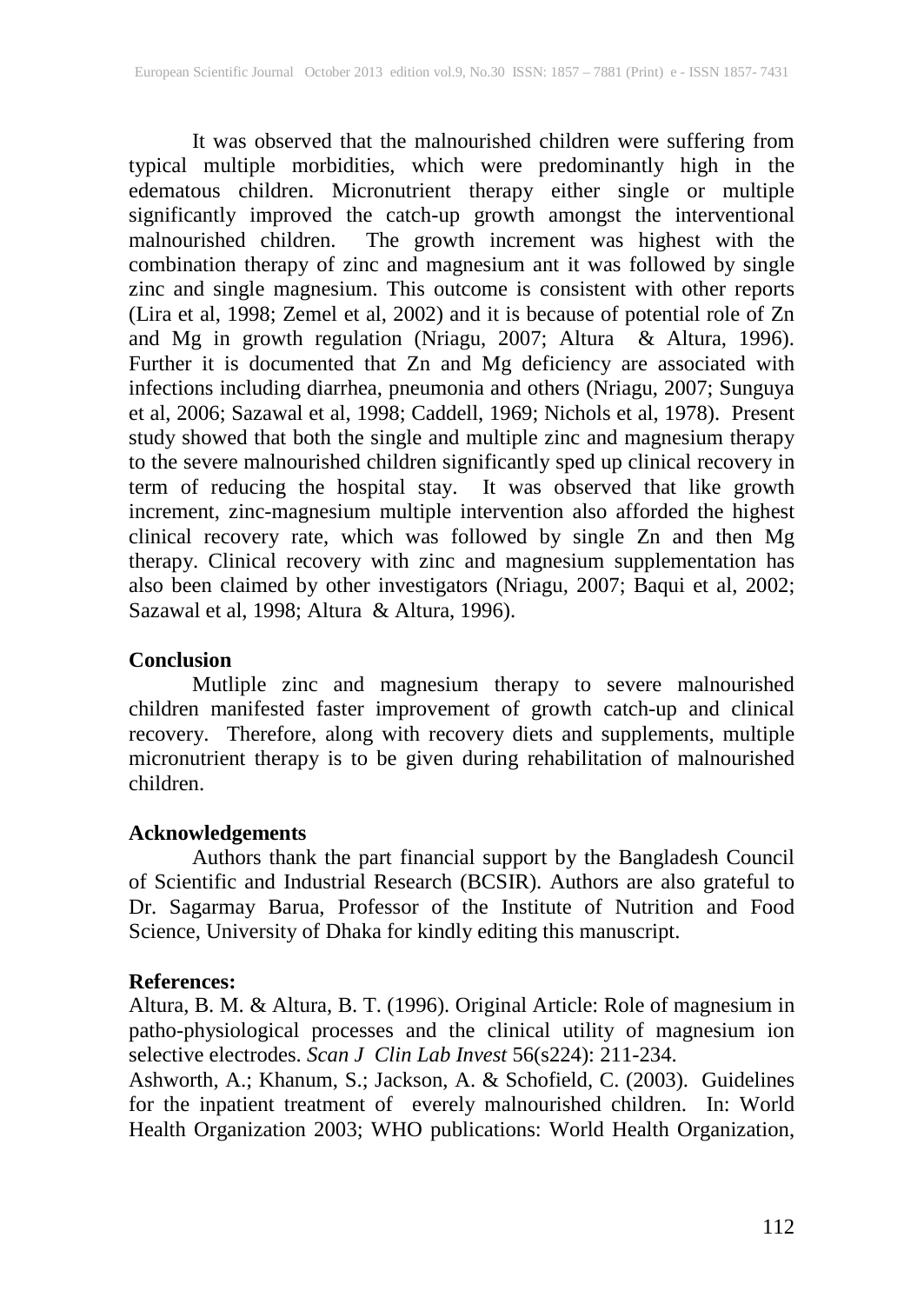20 Avenue Appia, 1211 Geneva 27, Switzerland: http://www.who.int/nutrition/ publications/guide\_inpatient\_text.pdf

Bachou, H. (2001). Multiple micronutrient approach-the hope for improving micronutrient deficiencies in Africa. *Ann Nutr Metab* 45(suppl):7.

Baqui, A. H.; Black, R. E.; El Arifeen, S.; Yunus, M.; Chakraborty, J.; Ahmed, S. & Vaughan, P. (2002). Effect of zinc supplementation on morbidity and mortality in Bangladeshi children: community randomised trial. *Br Med J* 325:1-7.

Bhan, M. K.; Bhandari, N. & Bahl, R. (2003). Management of the severely malnourished child: perspective from developing countries. *BMJ* 326(7381):146-151.

Black, M. M.; Baqui, A. H.; Persson, L. A.; El Arifeen, S.; Le, K.; McNary, S. W.; Parveen, M.; Hamadani, J. D. & BlacK, R. E. (2004). Iron and zinc supplementation promote motor development and expectory behavior among Bangladeshi infants. *Am J Clin Nutr* 80: 903-910.

Black, R. E. & Sazawal, S. (2001). Zinc and childhood infectious disease morbidity and mortality. *J Nutr* 85, s125-s129.

Caddell, J. I. (1969). Magnesium deficiency in protein-calorie malnutrition: a follow-up study. Annals of the New York Academy of Sciences 162,874-90.

Doherty, C.P.; Crofton, P. M.; Sarkar, M. A.; Shakur, M. S.; Wade, J. C.; Kelnar, C. J.; Elmlinger, M. W.; Ranke, M. B. & Cutting, W.A. (2002).Malnutrition, zinc supplementation and catch-up growth: changes in insulin-like growth factor I, its binding proteins, bone formation and collagen turnover. *Clin Endocrinol (Oxf)* 57(3):391-399.

Doherty, C. P.; Sarker, M. A.; Shakur, M. S.; Ling, S. C.; Elton, R. A. & Cutting, W. A. (1998) Zinc and rehabilitation from severe protein-energy malnutrition: higher-dose regimens are associated with increased mortality. *Am J Clin Nutr* 68(3):742-748.

El Hassan, S. M. A.; Abdelrazik, N.M.; El-Aziz, A. E. F. & El-Iraqi, R.R. (2004). Assessment of the relation between trace elements and antioxidant status in children with protein energy malnutrition*. Internet J Ped Neonat*  4(1), DOI: 10.5580/1758.

Elizabeth, K. E. (2000). Status of micronutrients in malnutrition before and after rehabilitation (letter to the editor). *Indian Pediartric* 37:912-13.

Hurrel, R. F. (2001). Interaction between iron, iodine and vitamin A. *Ann Nutr Metab* 45(suppl):63.

Jamil, K.M.; Rahman, A. S.; Bardhan, P. K.; Khan, A. I.; Chowdhury, F.; Sarker, S. A.; Khan, A.M. & Ahmed, .T. (2008). Micronutrients and Anaemia. *J Health Popul Nutr* 26(3):340–355.

Karyadi, E.; West, C. E.; Schultink, W.; Nelwan, R. H. H.; Gross, R.; Amin, Z.; Dolmans, W. M. V.; Schlebusch, H. & van der Meer, J. W. M, (2002). A double-blind, placebo-controlled study of vitamin A and zinc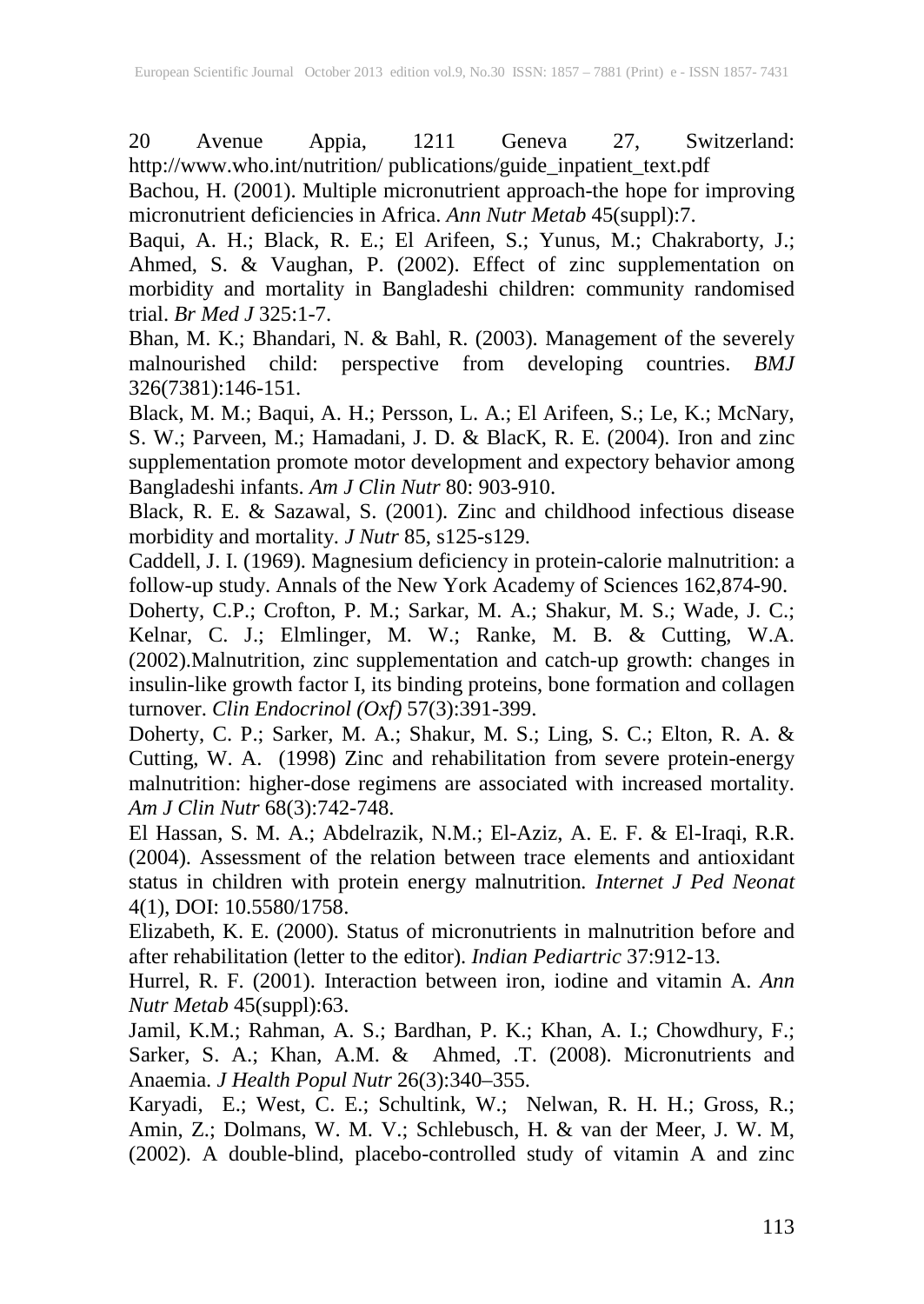supplementation in persons with tuberculosis in Indonesia: effects on clinical response and nutritional status. *Am J Clin Nutr* 75(4): 720-727.

Lira, P. I. C.; Ashworth, A. & Morris, S. S. (1998). Effect of zinc supplementation on the morbidity, immune function and growth of lowbirth-weight, full-term infants in northeast. *Am J Clin Nutr* 68 ;418s-424s

Müller, O. & Krawinkel, M. (2005). Malnutrition and health in developing countries. CMAJ 173(3):279-286.

Nichols, B.L.; Alvarado, J.; Hazlewood, C. F. & Viteri, F. (1978) Magnesium supplementation in protein-energy malnutrition. *Am J Clin Nutr* 31:176-188.

Nriagu J (2007) Zinc Deficiency in Human Health, School of Public Health, University of Michigan.http://www.extranet.elsevier.com/homepage \_about/mrwd/nvrn/Zinc%20Deficiency%20in%20Humans.pdf).

Prasad, A. S. (2009). Review: Impact of the Discovery of Human Zinc Deficiency on Health. *J Am College Nutr* 28(3):257–265.

Rodriguez-Soriano, J. (1990) Malnutrition and electrolyte metabolism. In: The malnourished children, edited by Suskind RM, Lewinter; Nestle Nutrition, workshop series, Raven Press vol 19:141-154.

Romeyn, M. (1998). Vitamins, minerals, and trace elements. Joossey-Bass Inc, www.thebody.com/jossey/romeyn.html

Sazawal, S.; Black, R. E.; Jalla, S.; Majumdar, S.; Sinha, A. & Bhan, M. K. (1998). Zinc supplementation reduces the incidence of acute respiratoty infections in infants and preschool children: A double-blind controlled trial. Pediatrics 102(1):1-5.

Shils, M. E. (1994). Magnesium. In: Shils ME, Olson JA, Shike M, eds. Modern nutrition in health and disease.  $8<sup>th</sup>$  edition; Williams and Wilkins, Philadelphia, USA, A waverly company, p164.

Siklar, Z.; Tuna, C.; Dallar, Y. & Tanyer, G*.* (2003). Zinc deficiency: a contributing factor of short stature in growth hormone deficient children. *J Trop Pediatr* 49:187-188.

Singla, P. N.; Chand, P.; Kumar, A. & Kachhawaha, J. S. (1998) Serum magnesium levels in protein energy malnutrition. *J Trop Pediatr* 44,117-119. Squali, H. F. Z.; Iraqi, M. R.; Arnaud, J.; Richard, M. J.& Favier, A. (1997). Trace elements and protein-calorie malnutrition in the Fes area (Morocco). *Biomed Pharmacother* 51(8):349-351.

Sunguya, B. F.; Koola, J.I. & Atkinson, S. (2006). Infections associated with severe malnutrition among hospitalised children in East Africa. *Tanzan Health Res Bull* 8(3):189-192.

Tulchinsky, T.H. (2010). Micronutrient deficiency conditions: global health issues. *Public Health Reviews* 32,243-255.

Unicef statistics. (2005). The Challence. *www.childinfo.org/areas/ malnutrition/*